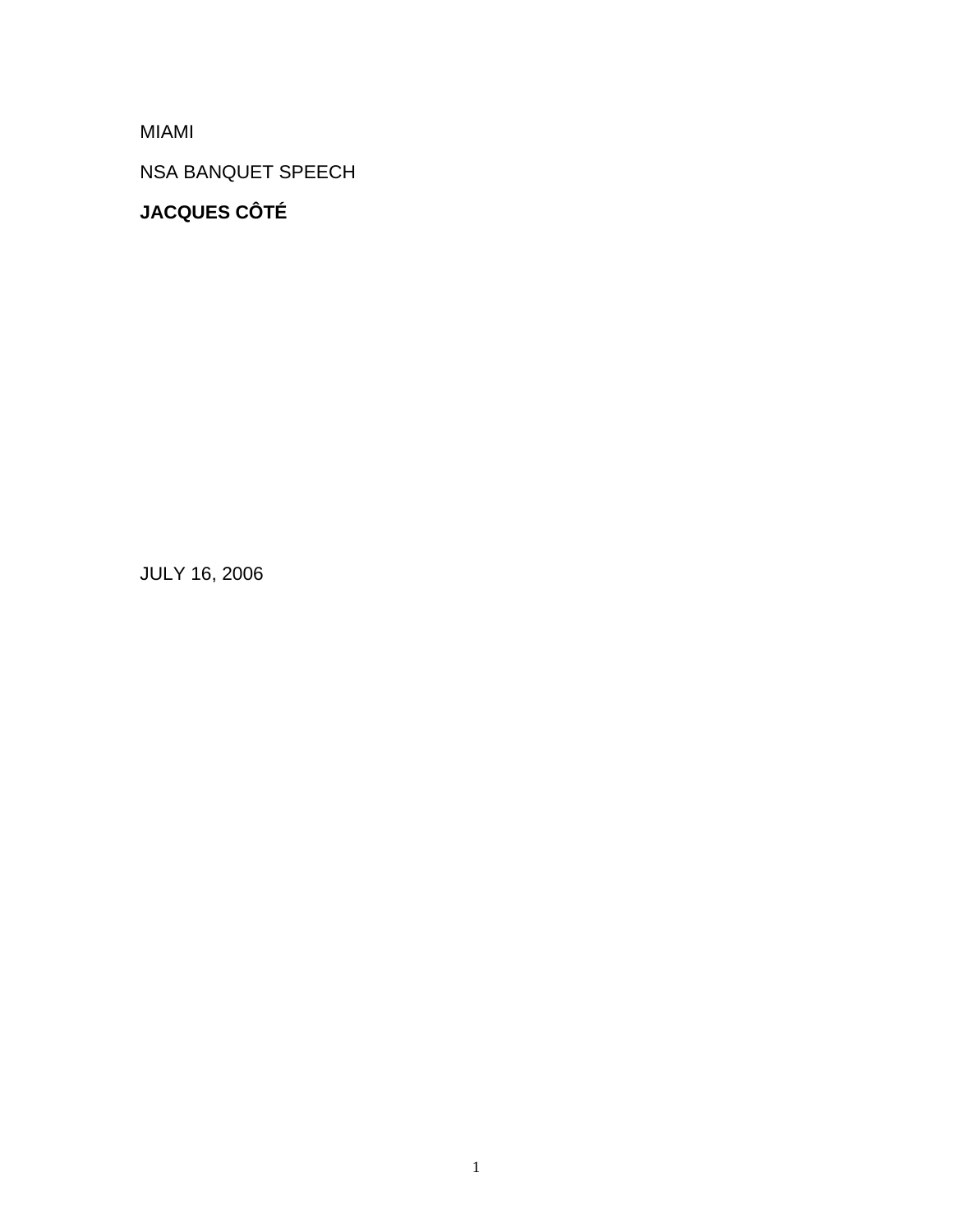NOTE: This is the full speech prepared for the NSA Banquet, but not all of it was actually delivered in front of the Banquet audience.

The final delivered speech is in black.

The red text was for guidelines only and not pronounced.

The blue text was meant to be read at the Banquet, but was finally removed from the speech for length reasons. The Convention organisers wanted to keep the speech to a length of about 20 minutes. You will also find an alternate ending that was removed for the same reason.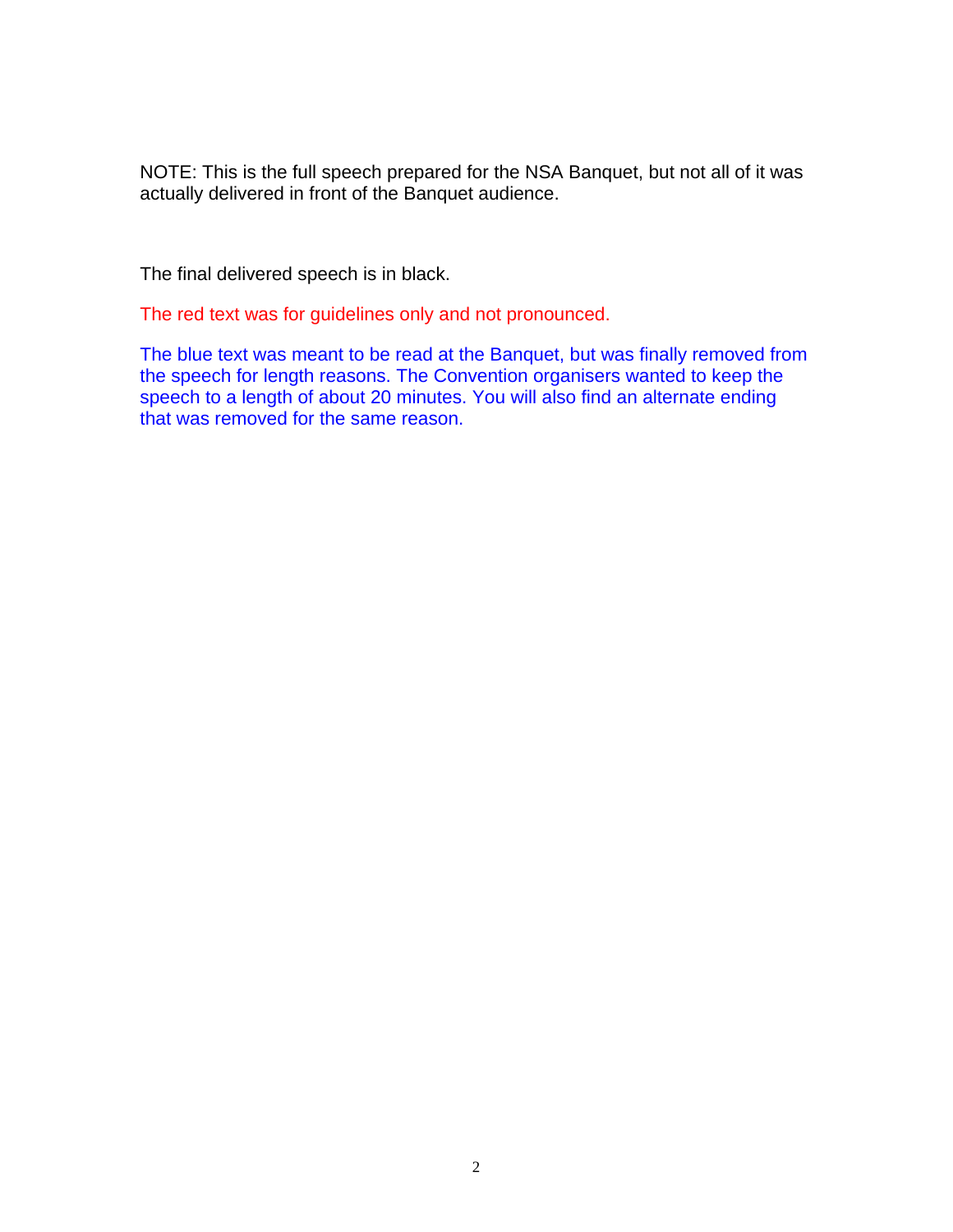## **THANKS**

Thank you Ron,……….Dear NSA Members, Ladies and gentlemen, old and new friends, I am happy and honoured to be here tonight.

## **ACCENT**

Many of you are now used to my accent. I usually prefer to communicate through my images. Please don't tell me THEY have an accent too.

#### INTRO

I'd like to share with you tonight the photography side of a venture called 3Discover. For me, it's been a 10 year adventure that brought me all possible emotions. Happiness and sorrow, joy and pain, hopes and despairs, very often all of them in the same day. But above all, it brought me a lot of fun, doing a very exciting and creative work.

### 3DISCOVER VIEWER

I guess most of you know the 3Discover viewer (show the viewer). If you do, you know I am not here to brag about its commercial success. No, it didn't really meet our expectations. But at least we have tried to bring stereo to a very large public and I am still very proud of everything we achieved with this product, especially the stereo photography.

### **EXPERT**

With my partner Michel Hamel, I started shooting stereo pictures in 1979, with 2 side by side Nikons. One year later, I was an expert! Yes, I was an expert at ruining a 3D shot. I was an expert at making all possible mistakes that make a bad stereo picture. In 27 years, I took many tens of thousands of 3D photos. Sometimes I wonder if I shot more bad ones than good ones. Believe me! I don't really want to know.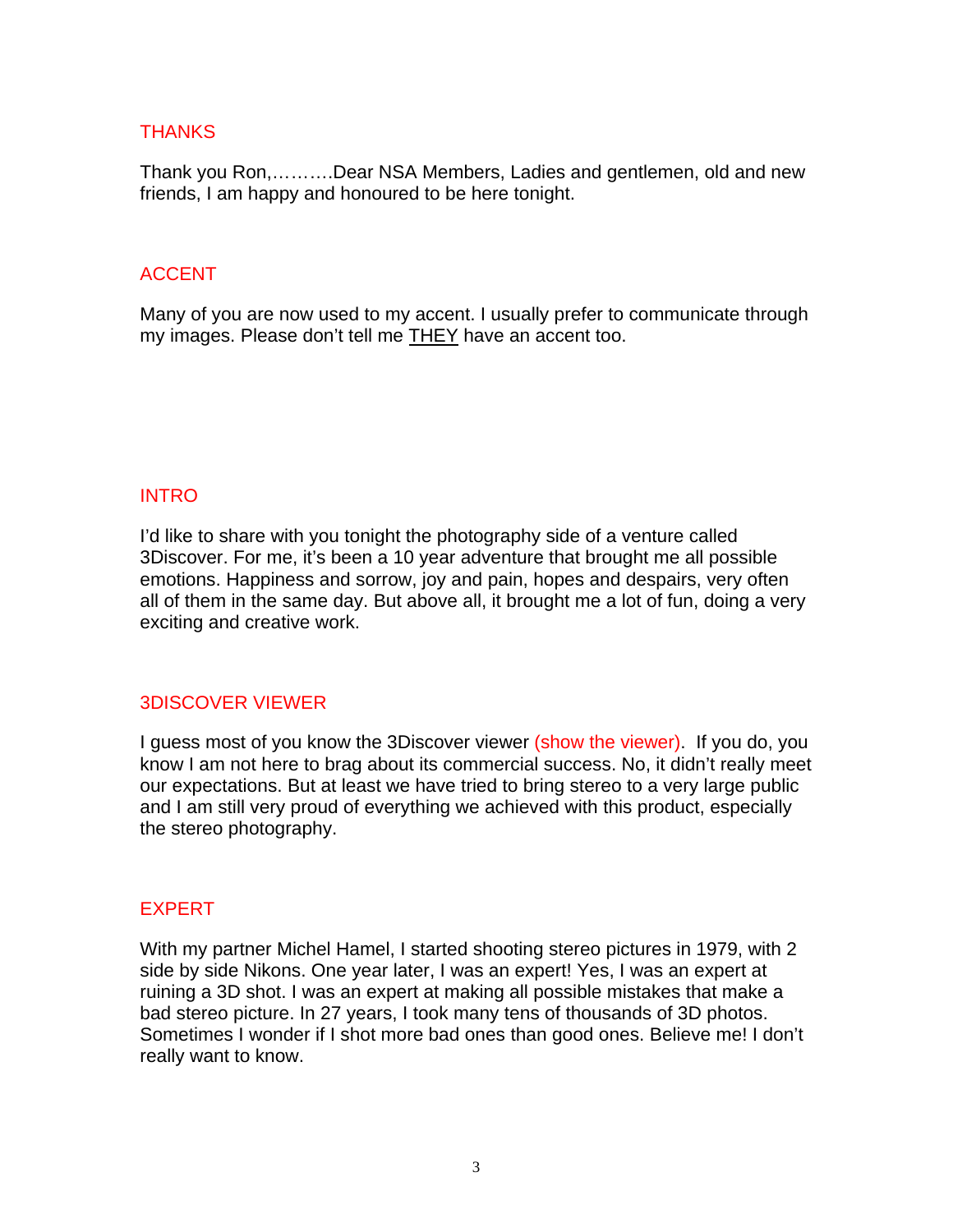#### STEREO IS FUN

So we kept shooting and our efforts finally paid off. With time, our pictures quality improved. I want to specify that we were doing this just for FUN. Stereoscopic images are FUN to shoot and FUN to watch. We made

them for our own pleasure, to our own taste. We just wanted to please ourselves.

### LOTTERY WIN

But we soon found the impact of our images on other people. Everybody loved them and, one thing leading to another, in 1993, we found ourselves in a meeting with Wrebbit's president Paul Gallant. He said: "We love your images. We believe there is a business opportunity here! We are ready to invest in a new viewer concept. We will sell it everywhere."

WOW! It was like winning the lottery! Sharing my stereo passion with as many people as possible has always been one of my goals. This was a very creative period. But ironically, I almost stopped shooting for 2 years to work with engineers, industrial designers and movie lab technicians, developing the viewer concept and production techniques.

### TARGET TOURISM

Earlier market studies showed that the tourism industry was very strong and growing fast. So we already had our subject. The 3Discover viewer would target tourists, bringing them the best stereo images ever made of the most popular travel destinations.

### BIG ORDER

Hooo! Quite a big order and a lot of pressure on the 2 photographers. The viewer was to be launched in less than 2 years and no image was shot yet. So it was time to hit the road and start shooting.

#### CHOICE OF SUBJECT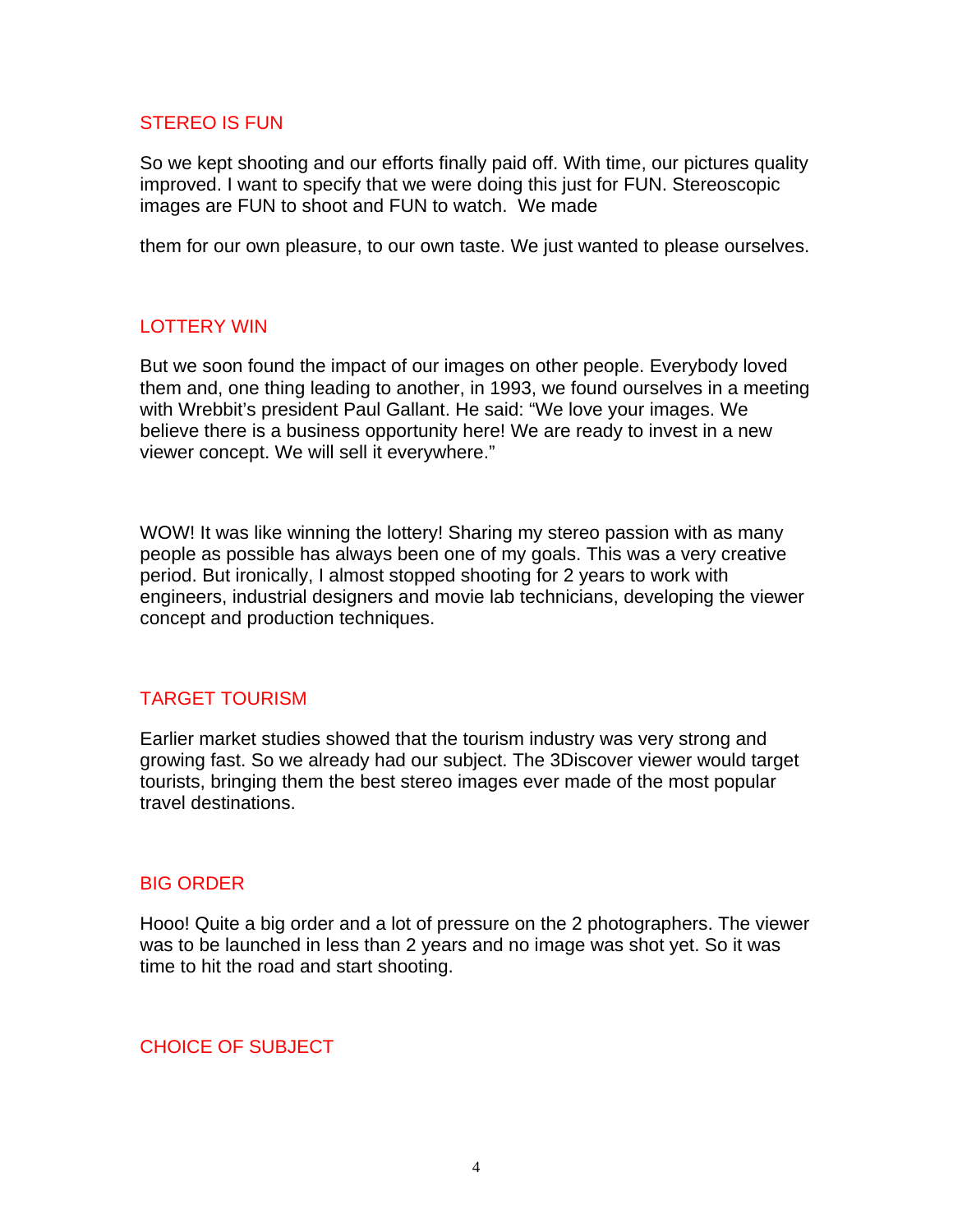People often ask me: how did you choose your subjects? Simple! We had a list of all the main tourists' destination in the world, with the numbers of visitors each year. We just followed it.

## PREPARATION

OK, you are leaving soon for a 4 weeks shooting trip and there is a lot to do: list of subjects; check photo equipment; make travel arrangements. But you are already working days and evening. And people you are working with don't want their work delayed by your absence. So you work harder and harder. When travel time arrives, you're completely exhausted, half dead, as we say in Québec, in French, of course. And you are leaving for a month long marathon, carrying heavy gear on your back.

# PHYSICALLY DEMANDING

Stereo photography, the way we did it, is physically very demanding. A typical team was formed of 2 photographers or one photographer and an assistant. We carried 4 NIKON N90X with an assortment of lenses, 2 tripods, sliding bars, tools, films, batteries, tape, and more. 30 to 40 pounds for each of us. Heavy on the shoulders!

# BEING 2

For the type of stereo we shoot, being two is almost a must. Even if it is just to share the load. But it is also necessary because of the technical limits of our equipment. For instance, our longest twin release cable is 50 feet long. A wider stereobase then needs 2 persons triggering at the same time. For closer subject, two photographers can work simultaneously, using different angles or lenses, saving time.

I did make solo trips. In late November 1996, I went to Mt-Rushmore, St-Louis and Chicago to complete our GREAT AMERICA cassette. I remember well setting my two tripods 50 feet apart, in one foot of fresh snow at the base of Mt-Rushmore, praying for not getting an urgent need for the restrooms. This is down to earth, but it is reality. It may take up to an hour to prepare such a set-up alone. And you cannot leave so much worth of equipment unattended. So even if you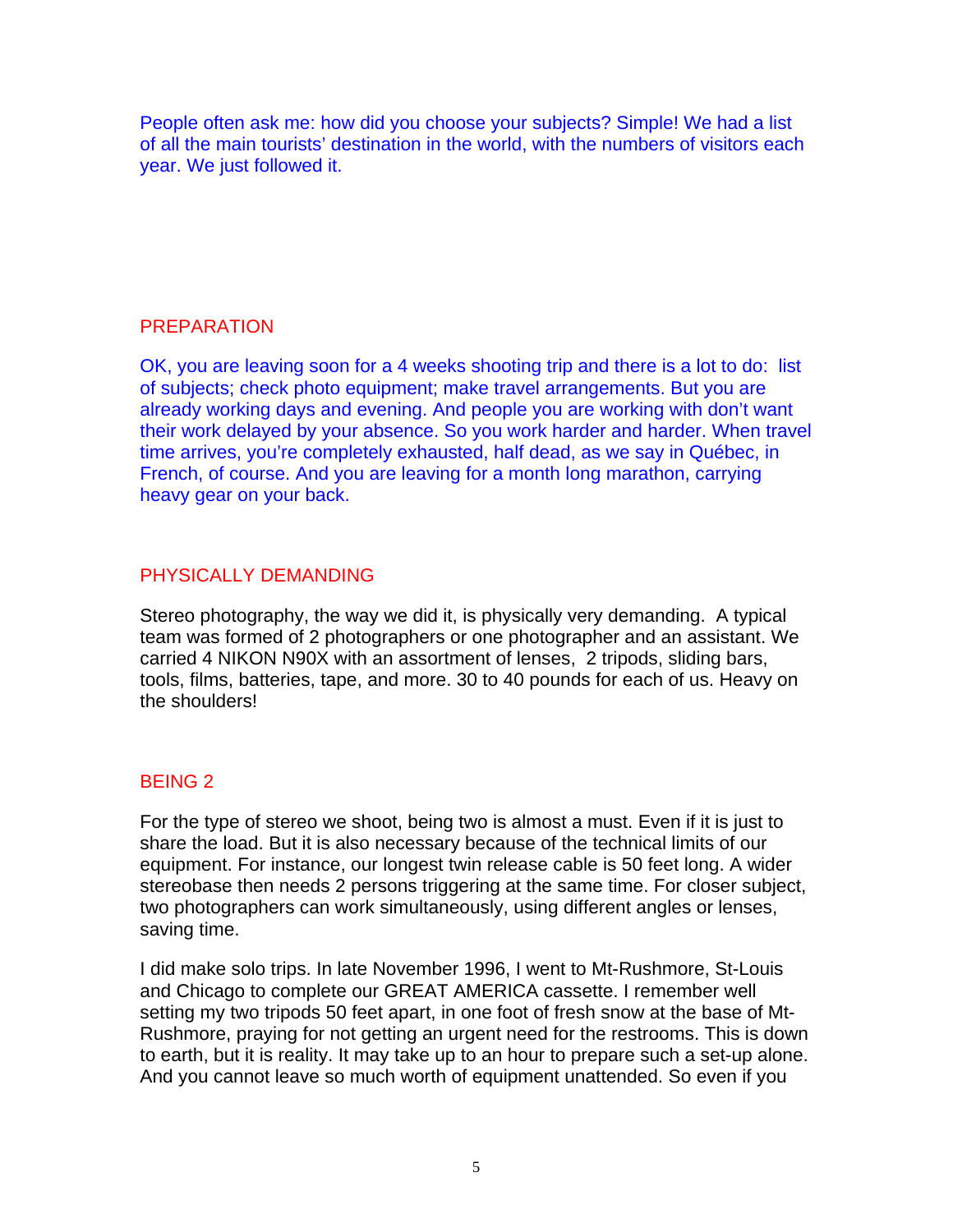did not shoot a single frame yet, you have to pack everything if you need to leave for a few minutes. Being two makes life a lot easier.

# FLAT PHOTOGRAPHERS

The first move we made when arriving in a new city or a new park was to go to a souvenir shop and check postcards and souvenirs books. It gives an idea of how flat photographers covered the points of interest. We always felt disadvantaged compared to local photographers. They know their region well and can shoot when conditions are perfect. It was totally different for us. Coming to an unknown region, we had to make at least 12 good stereo pictures in a rush lasting only a few days, whatever the conditions may be.

## READY TO SHOOT

So we get to our first subject. Let's say it the Grand Canyon. Impressive place, but how do we shoot it?

## SHOOTING PHILOSOPHY

My shooting philosophy is that the 3D effect should be on the main subject, if possible. If I shoot a tree, I set up for a stereo effect on the tree. If I shoot the Grand Canyon, I set up for a stereo effect on the Canyon. If there's a tree in front of the Canyon, I must decide which one is my main subject. If it is still the Canyon, I will try to avoid the tree and shoot with a very wide stereobase to get a good effect on the canyon.

Of course, this will produce the miniaturization effect. Many people don't like this effect and I respect their opinion. But I noticed that most of the persons surprised, and even bothered by it will become enthusiastic once they learn what causes it.

At the office, we received thousands of letters from customers. To our delight, they all praised the stereo photography. All but one. It was handwritten by a man who wrote: "My wife and I loved your images until we realized you used mockups and scaled models in them. If we had known, we would never have bought your product." This letter came right on my desk. I replied, explaining the psychological effect of hyper, but mostly saying that mock-ups with so many details would cost more to built than our shooting trips. I hope he still likes our pictures.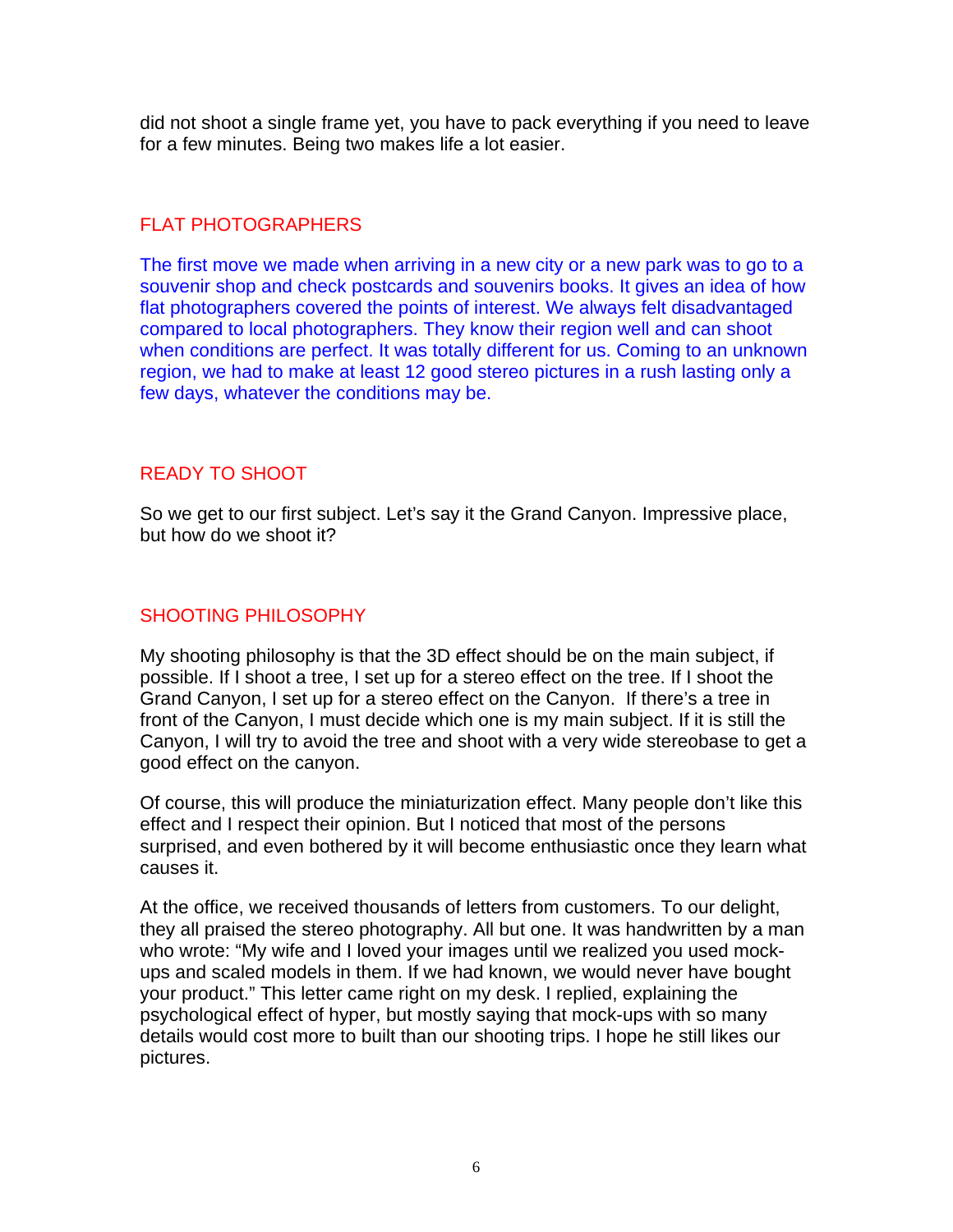Personally, I love being psychologically surprised by stereo, as long as the images are physiologically comfortable. So I say to all stereo photographers here: GO AHEAD! TRY CRAZY THINGS! SURPRISE ME! SHOCK ME! STORM MY BRAIN WITH SOMETHING I HAVE NEVER SEEN! I LOVE IT! I am very happy right now, because this happened many times during the last few days. Congratulation to all of you, fellow stereo photographers. KEEP UP CLICKING!

#### STEREO DANSE

OK, let's get back to shooting.

Finding the right base is the hardest part of hyper stereo photography. Is it going to be 10 feet or one hundred? We used many techniques over the years: tables, calculations, or just simple guess. We finally settled for an obvious technique we can describe as VISUALIZATION OF PARALLAX. But we gave it another name. Let me introduce you to THE STEREO DANCE! First you spot an object in the background and another one in the foreground. Then you move to check their horizontal shifting to one another.

In close shots, you go like this. (Move head and body to one side and to another) For more distant one, you go like this. (Take a few steps left and right). For extreme shots like the Grand Canyon, you're taking a walk. (Walk as far as possible to the left and as far as possible to the right).

I know, I look stupid, I am used to it, and we had to do it all the time. 2 guys moving strangely in front of all other bystanders.

The second step of the stereo dance comes with framing. For the first 3 years of the viewer, all images were optically reproduced. No computer, no correction. So framing had to be very precise at the shooting step. Meaning many more moves from one camera to the other until we got an accurate visual alignment.

### LOCATION DECIDES FOR STEREOBASE

But very often, we did not have much choice. The shape of the shooting spot decided for us. Is it wide enough? Is it clear of poles and wires? Shooting at angle from a straight viewpoint puts a limit to a stereobase. Shooting sideways from a slope, with a camera on the ground and the other one at maximum height of the tripod does the same. Or is it full of the biggest enemy of hyper stereo, a living creature called a TREE?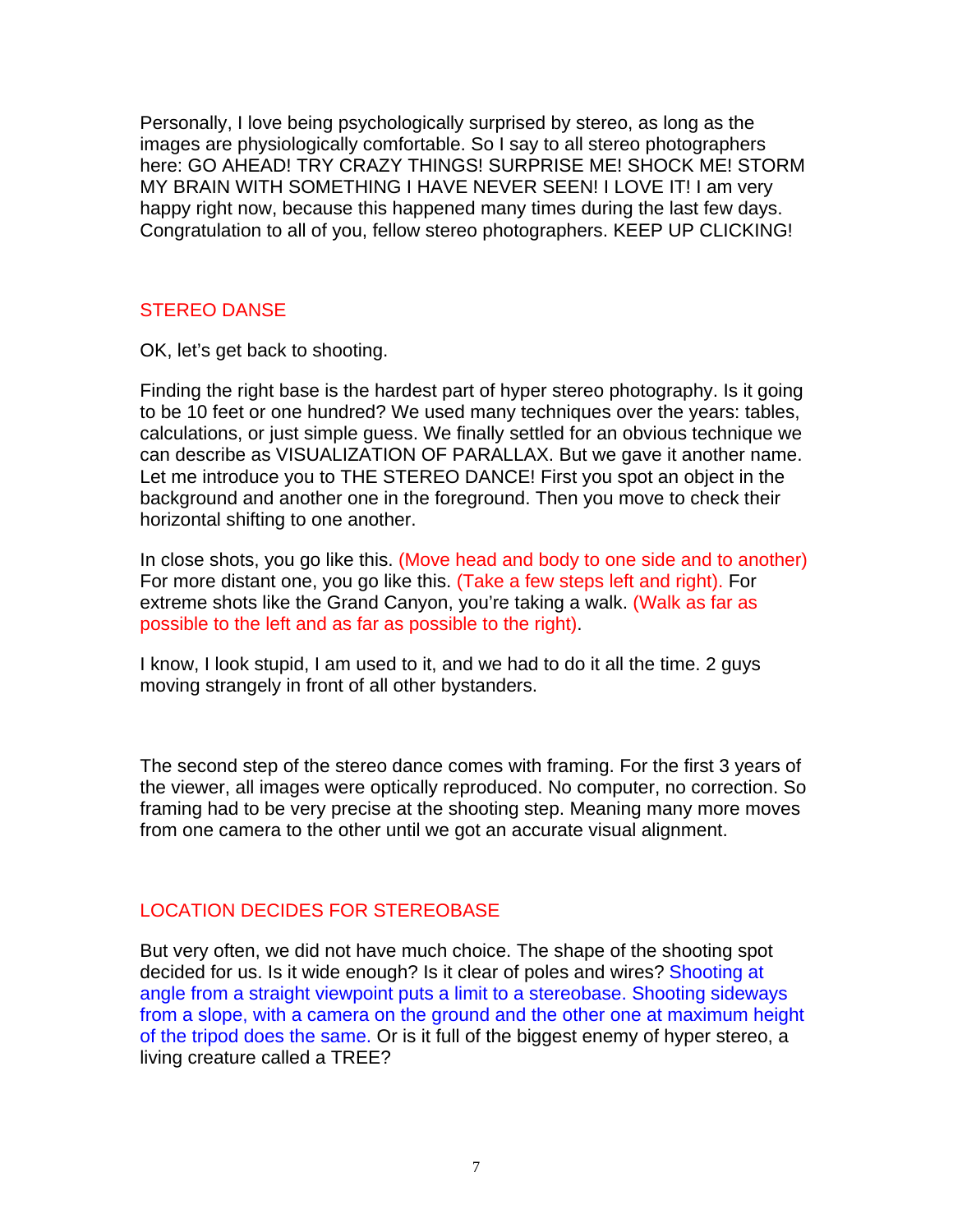#### CHAINSAW SITUATION

Trees are always in the way. Tips, branches and leaves keep blocking the frame, always too close to be included in the shot. We used to call this a CHAINSAW SITUATION. Of course, we didn't cut trees, but we did bend them and attached branches to get them out of the frame.

### SHOOTING FIRST FRAMES

As soon as the set-up is ready, even if conditions are bad, you immediately shoot a few frames. Because conditions often get worse.

Then you wait… You wait… You wait…

## REASONS TO WAIT

You wait for the right light, for the right number of people, for a delivery truck to leave. Don't forget they all must come together at the same moment.

### MACHINE GUN SITUATION

At very popular attractions, like the Eiffel Tower, or Times Square, there is always too many people. You have to come at weird hours to get your shot. We could not use any shot of the Piazza Espagna, in Rome. It was just too crowded! Very frustrating! We used to call this a MACHINE GUN SITUATION. Don't worry, we said it as a joke. We never carried a machine gun in our bag. It's just too heavy!

There is also a legal side to shooting people. Ooops! I mean to photograph people. We couldn't run after 60 persons at a time to have them sign a release form. So we tried to keep them far in the shot, or with their back at us.

On the other hand, having a few persons gives a scale to a hyper image. If there was nobody, we often played models ourselves. I did my best model performance standing before a garbage can just to hide it.

### MAGIC MOMENTS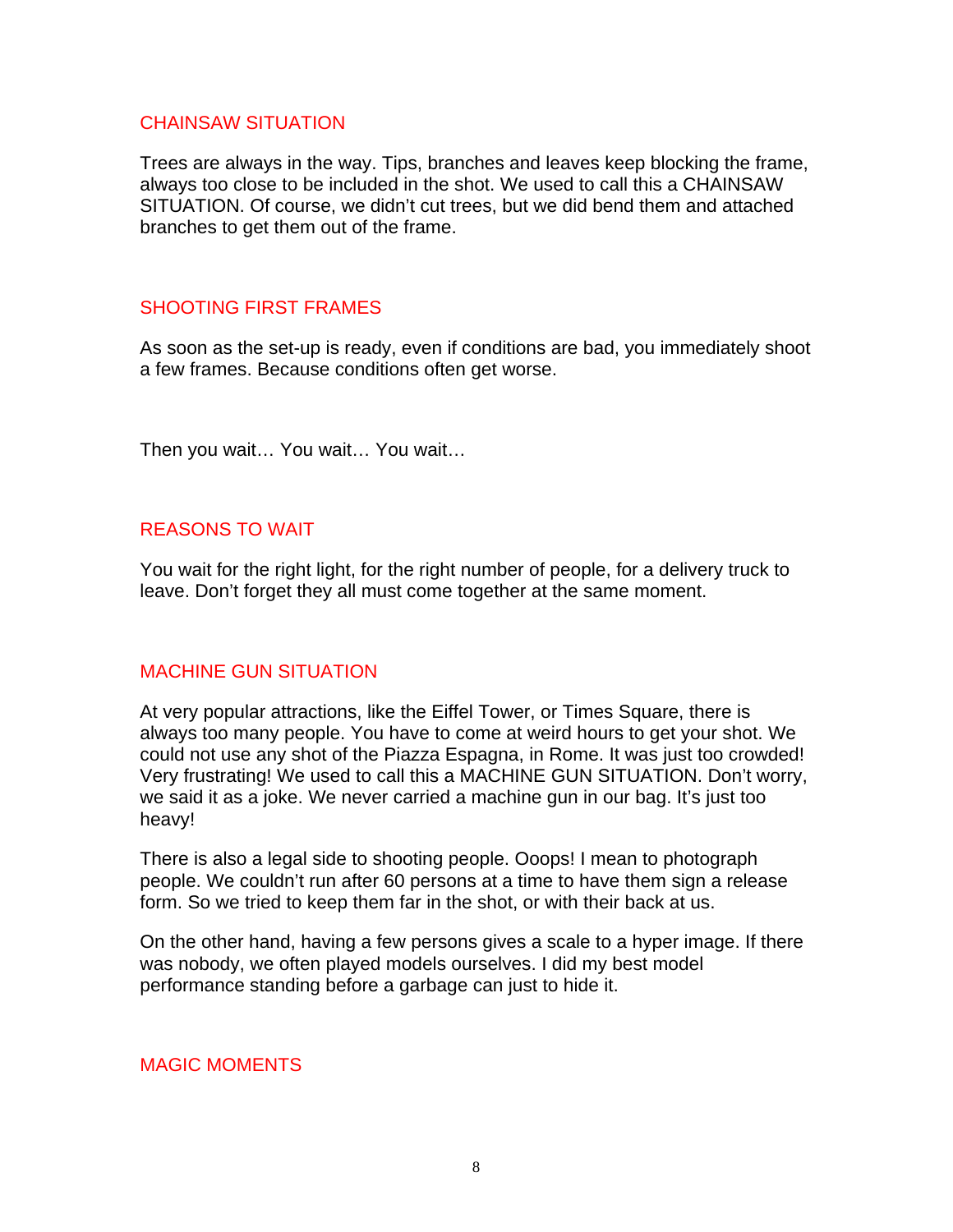Those of you who take 3D pictures know that, once in a while, we found ourselves at the right place, at the right moment, with the right camera set-up. When this happens, it's a magic moment, a blessing from heavens and the resulting picture is one of those we could look at forever.

As photographers, our goal is to get ready for those moments and make sure we catch them all on film. But this never happens in real shooting situation. Well, almost never. Most of the time, we watch this magic moment go by while we're loading the cameras, changing our cameras set-up, changing lenses. Or simply because we were tired of waiting and packed everything a minute ago.

#### WORK AND PATIENCE

It takes a lot of work and patience to produce good stereo pictures on an INDUSTRIAL basis, especially in places you have never seen before. No matter the conditions, you must bring home good, usable pictures. If it means coming back 3 times at the same spot, you do it. If it means setting up the cameras and wait for 3 hours while the sun is setting, you do it. And this is exactly what we did for a New York City shot. We installed our cameras on 2 tripods, 80 feet apart, in New Jersey, just across the Hudson River. With the sun slowly setting in our back, we stood for 3 hours, taking a shot about every 10 minutes, until the sky turned dark. It was beautiful to see the dissolve from natural to artificial light. We used two of those shots in the New York cassettes.

#### SHOOTING APPROACH

My approach to shooting is to cover the obvious, classical angles first, just to get rid of them. When this is done, you know you have usable material. This eases your mind, and you can start being more creative. When you have enough time!!! And time is a precious and rare commodity in a shooting trip. So I often had to leave a subject, frustrated, feeling I did an honest job, but not my best.

#### **CONTRADICTION**

I think you have noticed the contradiction here. We had to rush to make as many shots as possible, but we often waited for hours to get the right light. We had to judge each situation individually. A very important shot deserves a wait. A minor subject doesn't.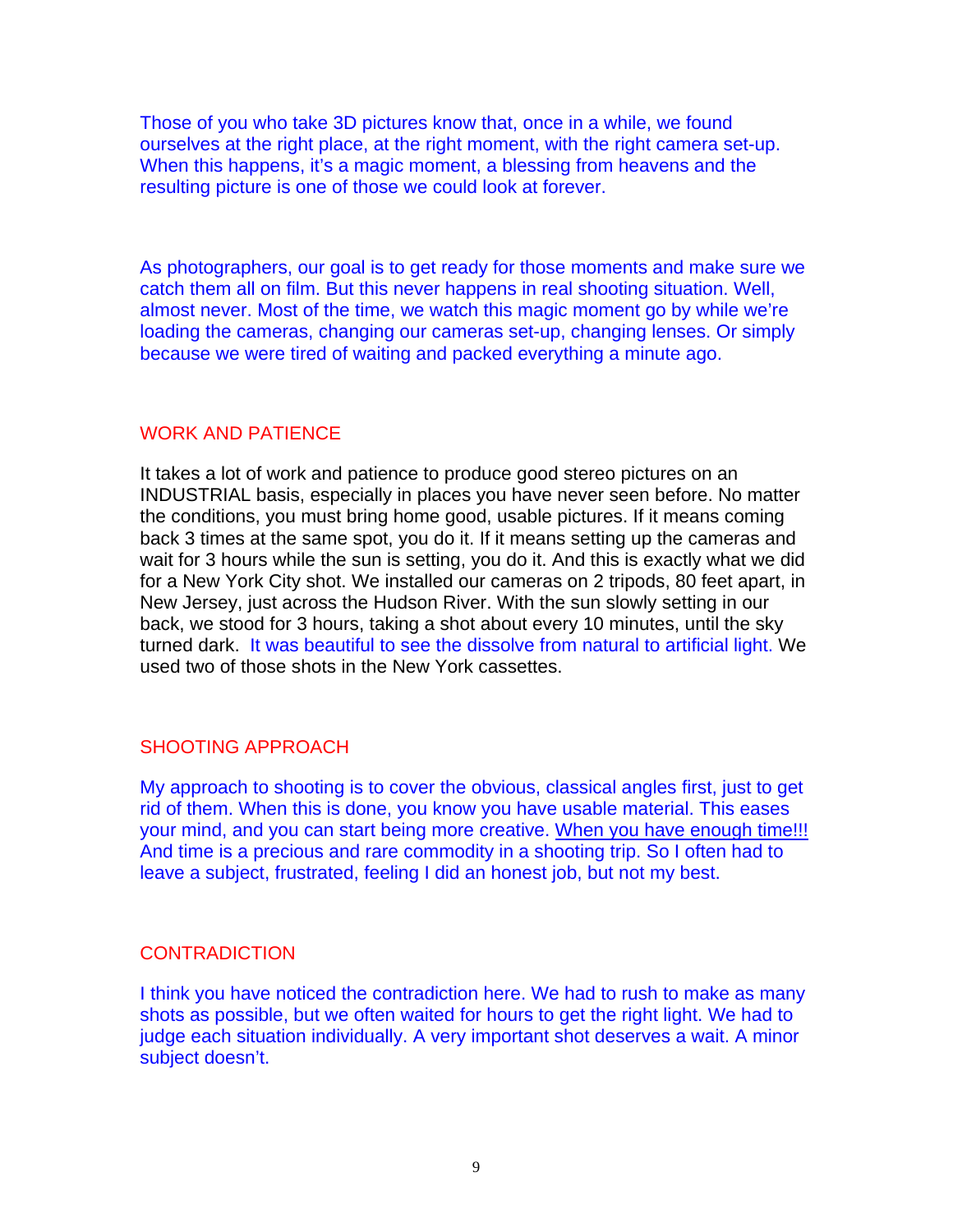#### ATTENTION OF TOURISTS

But what happens when you stay a long time around a landmark with a twin camera set-up and a tripod? You draw attention! First, from other tourists. Are you shooting color and black and white at the same time? Panoramic? Stereo? Even if they disturbed a bit our shooting, we were always happy to talk about stereo for a few minutes.

### TOURISTS GRAND CANYON

I remember a shooting at the Grand Canyon. Impressed by the magnificent scenery, we were setting up a shot. A couple of tourists came along. They seemed bored and unhappy, not even looking at the Canyon. How can someone be bored on the rim of the Grand Canyon? We showed them a few stereo images. WOW!, they both said. Their faces changed completely. They were so excited now. They left with a smile on their face. How powerful a stereo image is, to change boredom into excitement and make the day of a person in a few seconds. This kind of story happened many times.

### ATTENTION OF POLICE

Unfortunately, shooting stereo also draw attention of Security Services and Police. This is a bit more touchy. When we shot Paris in 1995, we were right into a wave of terrorism bombing. Two bombs had already exploded in the subway. And we used it every day. All the public garbage cans had their lid welded shut. French Gendarmes were everywhere, searching all big bags and packs. No need to say they searched our bags many times.

#### POLICES OF THE WORLD.

We have been questioned and warned by the Italian Carabinieri, the London police and the Chinese police. Stopped and searched at US customs. Checked by the Secret Services and warned by the Capitol Police.

#### CAPITOL AND PENTAGONE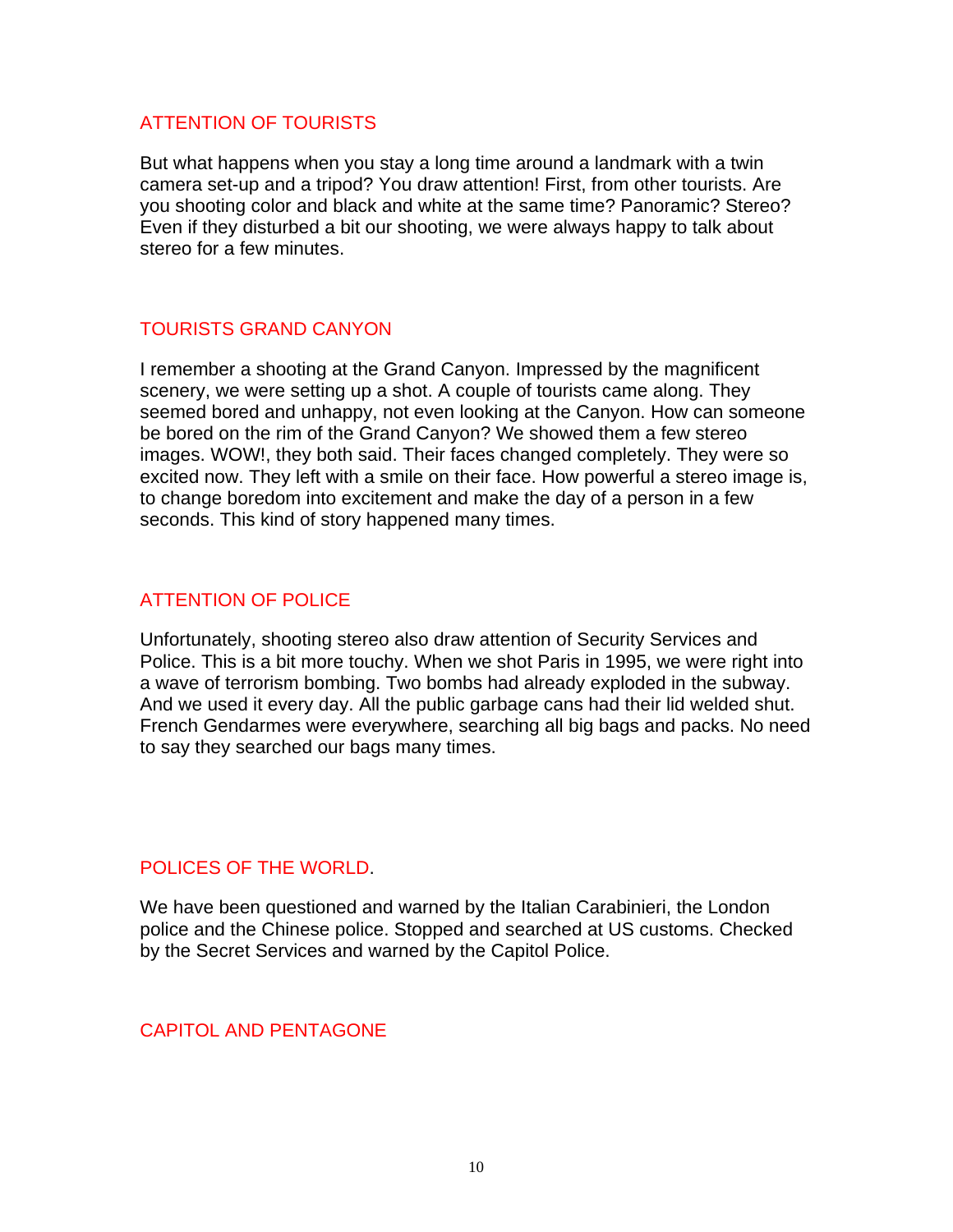The Capitol Police officers told us we could not use a tripod on Capitol Hill, unless we had a special permit. They were a bit aggressive and acted as if a tripod was a threat to security. Two days later we were flying over Washington in a small Cessna plane. We could not fly over the Mall, the White House or the Capitol. But we did fly right over the Pentagon. I remember well thinking to myself: "This is the heart of the American defence and I could drop a bomb on it if I had one, but I can't use a tripod near the Capitol". And this was all before September 11<sup>th</sup>. I am sure many of the aerial shot we made over Washington and New York would be almost impossible to shoot today.

### AERIAL PHOTOGRAPHY

Let's talk more about aerial photography. We usually used a Cessna 172, because we can open the window without having to take the door off. We also used helicopters, but only over the Grand Canyon and San Francisco. They're too expensive. You won't see aerial shots in our Europe and Asia cassettes. It is forbidden to fly over Europe cities and very hard to get authorisations in Asia.

I love flying in small aircrafts with no glass between me and the ground, or with my legs dangling in the air. It is often shaky, sometimes scary. Always exciting!

# JET FIGHTER

Let me tell you another story about aerial photography. In the San Diego bay, there is a peninsula with a famous hotel. The Hotel Del Coronado. We badly wanted to take an air shot of it. But it is very close to a Navy Base with its own airport and a lot of air traffic. Our pilot asked many times the Navy controller the permission to make a low altitude pass near the Hotel. He refused! We were flying as close as possible, hoping to move fast when we would get permission. After about 10 tries, the controller got a bit mad and shouted: "I SAID NO! STOP ASKING!" Less than a minute later, we saw a jet fighter plane taking off. It climbed quickly in a long curve and came directly at us, still climbing. We froze stiff. It seemed a collision course. But the fighter plane was going up so fast that it flew just a few hundred feet over us, in a roaring thunder. The message was clear! Our pilot was impressed, we were scared! Wisely, we decided that a ground shot of the Hotel would be fine.

### **MISTAKES**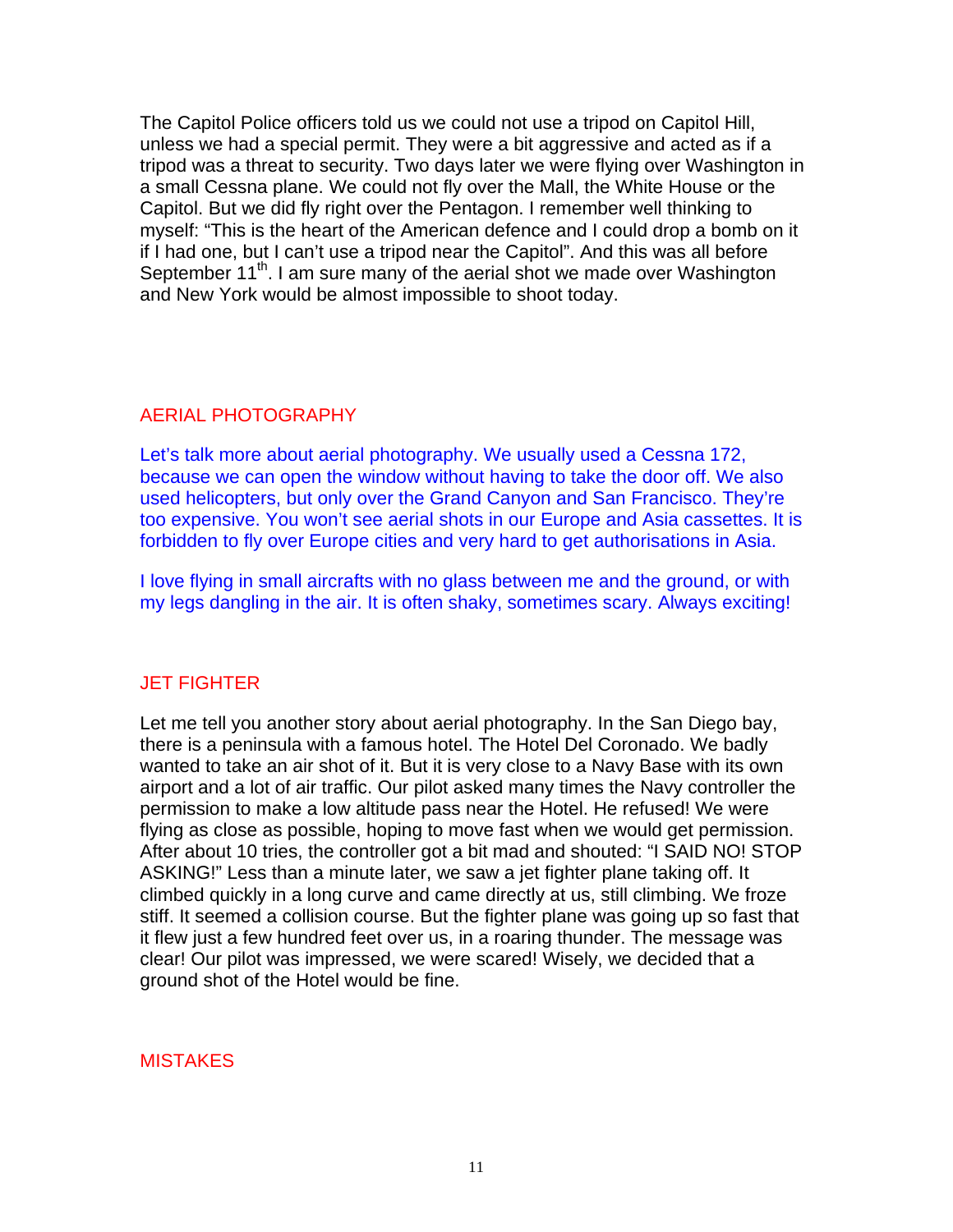Back on the ground, the rush continues and you get more and more tired. This is when you start making mistakes. Personally, I forgot a few times to load one of the cameras. I dropped a camera from a cliff in Bryce Canyon. I was lucky the 10 feet release cable didn't break and I could fish it back.

I was also renowned for dropping and breaking dozens of filters, especially polarizing filters. Eve-Lucie, my assistant, backed up into a tree with our rented RV.

Fortunately, no one has been injured while shooting for the viewer. I believe security comes first. I prefer to miss a fantastic shot than putting my life at risk. But temptation is very strong sometimes. The best angle always seems to be just a little bit closer to danger.

In some occasions, the danger was different. Night shooting in a big city with nearly 20 thousands dollars worth of equipment is risky. Very often, the best spot for a skyline night shot is a remote, deserted, scary place. We kept a very low profile at all times. Here again, being two may have made a difference.

### RAINY DAYS

On a shooting trip, there's no week-end, no day-off, unless the conditions are very bad. Rainy days were welcome, but just if not too frequent. We could get some rest, take time to eat well. We also used them to locate our next subjects and take notes of angles, so we could shoot faster when the sun came back.

# OTHER SHOOTINGS

This is roughly how we did the tourism cassettes. Our other titles made us work in different ways, making us more versatile. Taking good stereo pictures of animals is very difficult and also requires tons of patience. And it's a challenge to work with very long lenses. Shooting sport action is hard on cameras synchronisation and focus. Working with showbiz artists was very interesting. We attended 3 shows of Celine Dion. Do you know she's from Quebec too? The first day, at the sound test, she welcomed us holding her breast and she said in French "SORRY GUYS, I DON'T HAVE MUCH 3D FOR YOU". She is a very generous woman!

Speaking of breast, the shootings we made for L'ORÉAL Professional hair products were very exciting. Fashion photography is so specialized that we had to team up with another photographer. We prepared everything together; he would shoot in flat first, and stay to help direct the models for the stereo shoot. I shot for l'ORÉAL twice in London, once in New York and Montreal.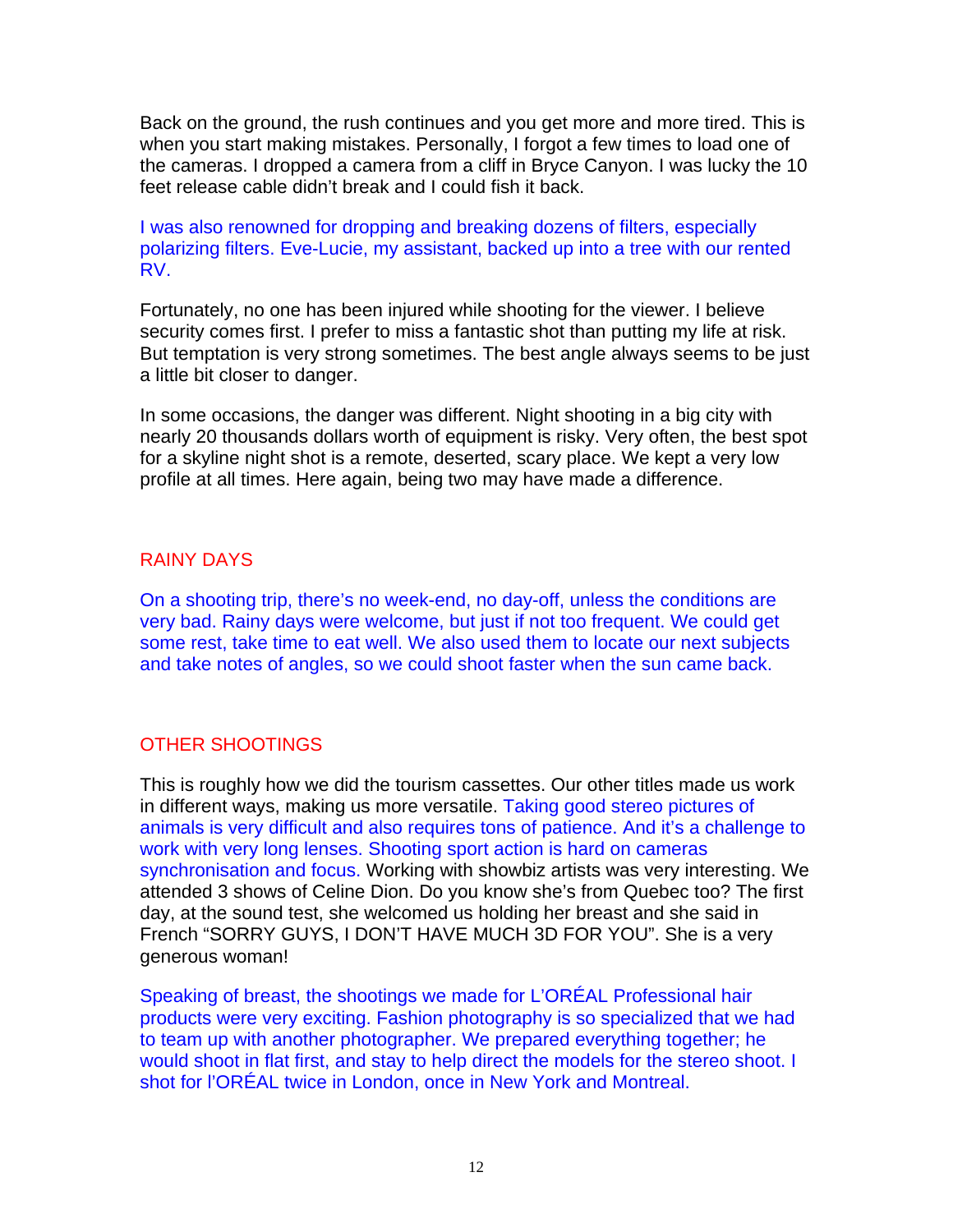#### **GENEVA**

I don't shoot as much nowadays, but I still have the passion. Three months ago, I got a call from Munro Ferguson, an animation filmmaker at the National Film Board of Canada. He works with the SANDDE machine. SANDDE is for Stereo Animation Drawing Device. It allows drawing directly in stereo, with a computer, using a kind of mouse floating in a magnetic field. His film, called EVERTHING, is about the origins of the universe and is going to be released in IMAX 3D. He asked me to shoot in medium format stereo a giant particle detector that scientists are building in Geneva, Switzerland.

A month ago, I was in Geneva, Switzerland, shooting in medium format for the National Film Board of Canada. This was for an animation film that will be released in IMAX 3D.

Knowing me, the director insisted that I used a very small stereobase, because he wants to use the pictures as a 3D background, and needs foreground volume for his drawing. It sure felt strange for me to set-up for a weak stereo effect.

### **STEREO**

But weak stereo is still stereo.

And I love stereo images more than ever! I deeply feel stereoscopy expands my vision, thus expanding my mind. I believe it is still a very young art form, full of possibilities for the future. I am convinced there is still so much to learn about stereo, so much to explore, so much to experiment. And, if I dare to say, there is still so much to 3DISCOVER.

THANK YOU!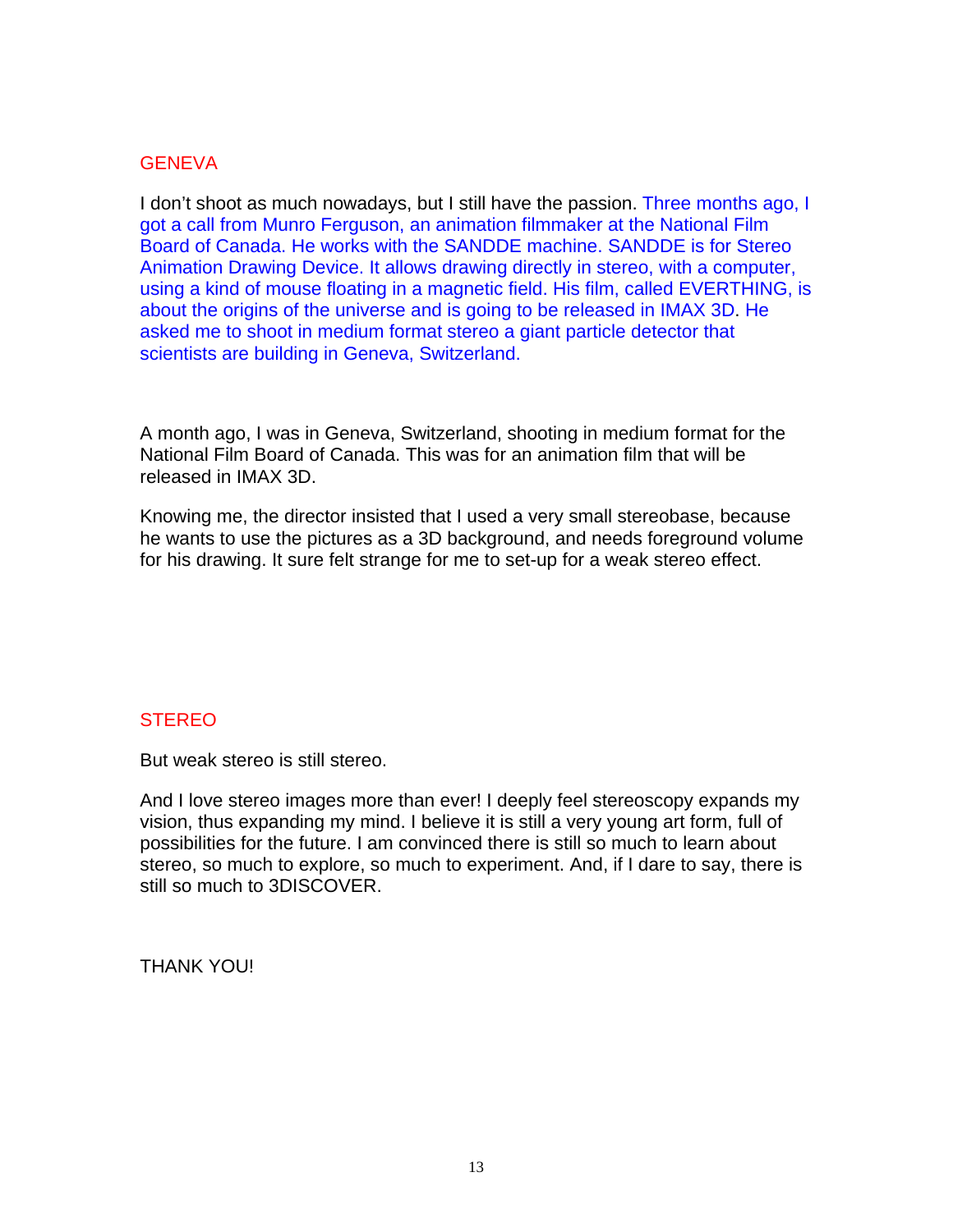# ALTERNATE CONCLUSION NOT USED FOR ACTUAL MIAMI SPEECH

What is the place of 3D in the future?

Up to now, we have been mostly limited to 2D. Our brain works so well that we can make very good sense of a flat image. TV, books, computers, we spend more and more time using both eyes to see flat surfaces filled with printed images or words.

For me, wondering for the future of stereoscopy is also wondering for the future of our sense of vision. We use our eyes for almost every one of our daily tasks. But globally, our sense of sight has never been so sick. More and more people need eye correction or eye surgery.

We exercise our bodies to keep our health, but we lock our eyes on very close, still flat surfaces, usually for long period of time.

All of you here know that stereoscopy is a good exercise for the eyes. It keeps them moving, converging on different planes and this is good for them. Stereo can even be used to help cure some eyes problems like strabismus, when the eyes do not look at the same place. This is especially true for kids.

So stereo is good for the physiological part of seeing. But for me, the most important part of the vision process takes place inside the brain and the brain does not have the physical limits the eyes have.

For instance, have you ever heard of this experiment in visual perception where some students, who acted as guinea-pigs, had to wear glasses with prism lenses that made them see the world upside down? No? Yes? At first, they were disoriented and unable to walk or use their arms precisely. After a few days, all the students could function normally with the prism glasses on. Their brains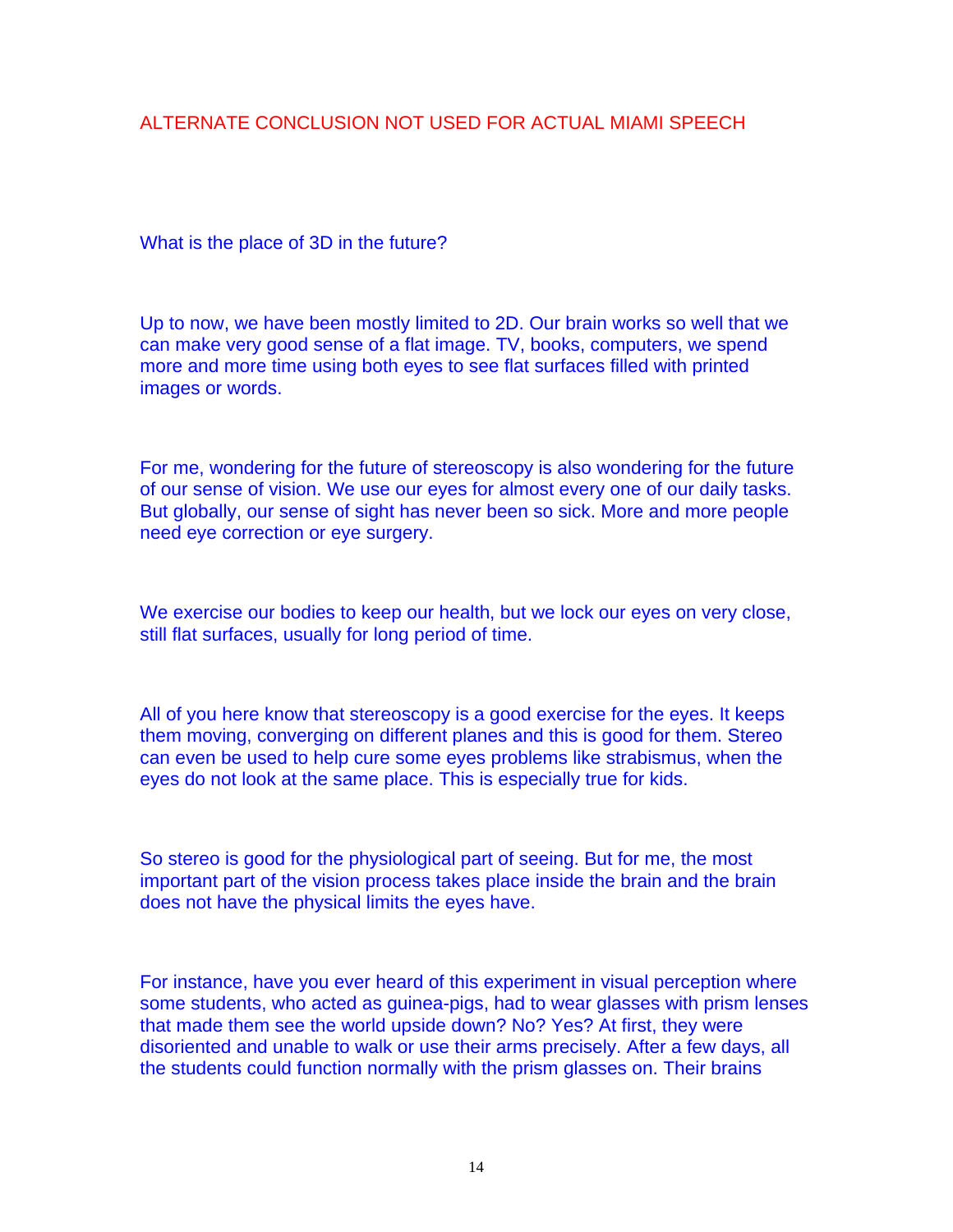adapted to the new reality and corrected the problem so they felt the visual world was normal.

When they removed the glasses, it took less than a few days to re-adapt to normal vision. The experiments stopped there, but let's imagine they were asked again to put the glasses on, re-doing the experiment again, and again and again. We can suppose that the adapting time, from normal to upside down and back, would get shorter and shorter to the point it becomes instantaneous. What would happen if we then hang one of them by his feet, head down? Could he mentally switch his mind to see normally, as if he was wearing the glasses? Probably! Of course, nobody plans to watch TV hanging head down from the ceiling, so this capacity may be useless here on the ground. But what about a weightless environment like space? I am sure an astronaut would really appreciate being able to read, work and perform some of his tasks whatever his body position may be. Science fiction? Possibly, but for me it is only extrapolation and projection in the future of today's facts.

Here is another example. Many tests have proven that aircraft pilots do not really need binocular vision to do their job well. Inside the cockpit, every control is at arm length, its position very well known by the pilot. Outside the cockpit, the distances are too great and motion parallax replaces stereoscopic vision. Pilots with one eye covered did perform well during long flight, including take off and landing.

The same is true to most of us. Do we really need two eyes to read? To watch TV or work on a computer? Not really I guess. So isn't this a waste of an eye? Can we find a better way to use this useless eye? Could we train our brain to separate the two channels from the eyes and process them individually? Could we read a text with the left eye and at the same time watch a flat image with the right eye, perceiving them both simultaneously? This may sound crazy now, but maybe not so in the future.

As stereo images producers and users, we already have the tools to experiment with these ideas and most of us already did. Putting by mistake two unrelated slides in a stereo viewer will immediately inform you that your brain is not ready for that. But what about little differences in the left and right images of a stereo slide, other than parallax used for 3D. Like a sync problem, when part of a stereo image is a bit different in the left and right eye. How does our brain react? What about pseudo stereo, when the left eye sees the right image and the right eye the left one? How do you react yourself? Is it disturbing, bothering, intriguing,